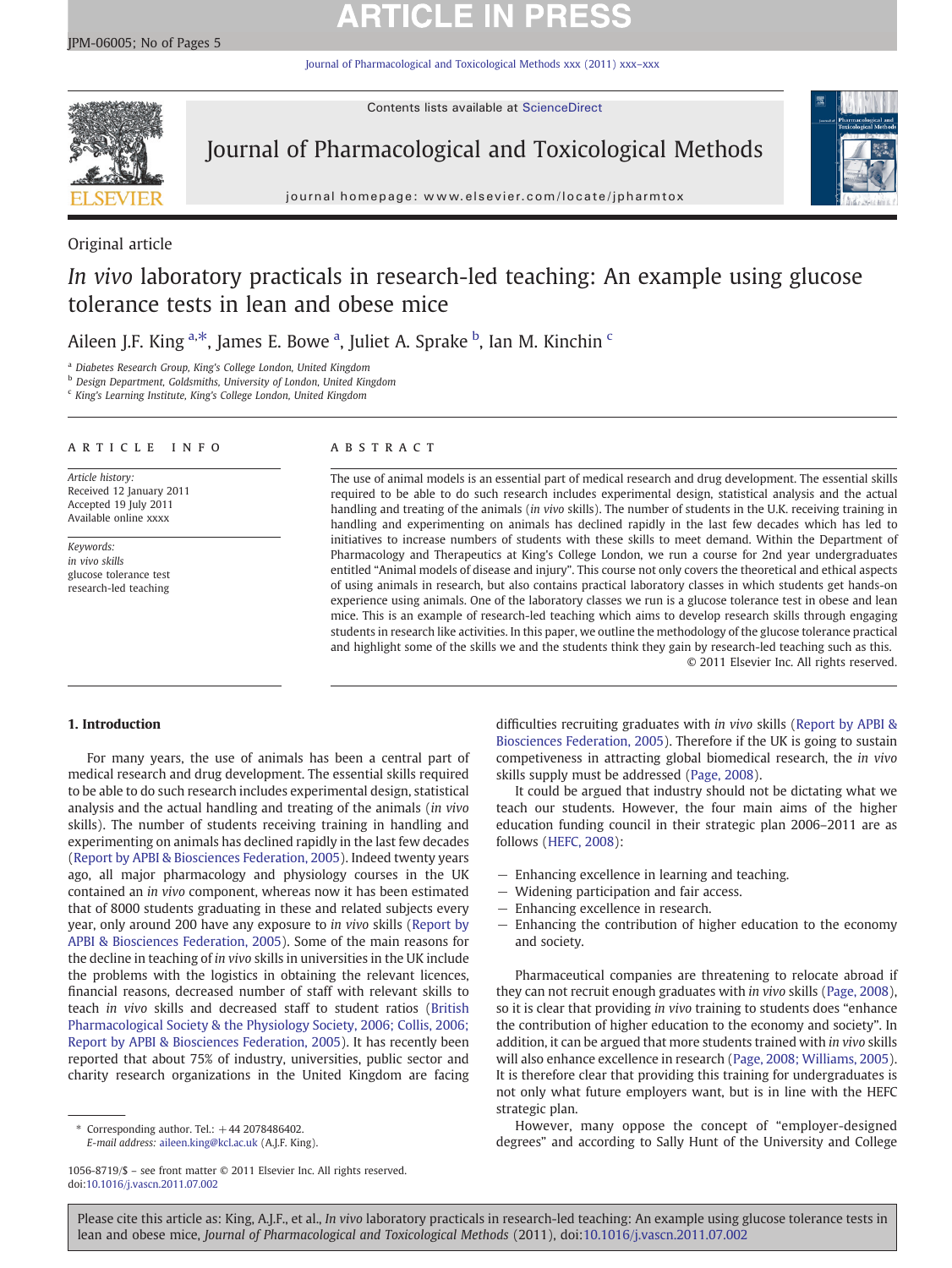2 A.J.F. King et al. / Journal of Pharmacological and Toxicological Methods xxx (2011) xxx–xxx

Union, "Higher education is first and foremost a learning environment, not a training camp for business." [\(Fearn, 2008](#page-4-0)). However, in the case of training students in in vivo skills, one important point is that universities themselves are also interested in recruiting graduates and post-graduates with in vivo skills in order to maintain research and teaching in this area ([Page, 2008\)](#page-4-0). It can therefore be anticipated that not only employers in the private sector would benefit by increasing the number of students with in vivo skills, but this is also likely to positively impact on the universities themselves. Industry has been accused of being quick to criticize graduates' skills but not doing enough to help [\(Gill, 2008](#page-4-0)). However, in response to the shortage of graduates with in vivo skills, the British Pharmacology Society (BPS) Integrative Pharmacology Fund was established and three major pharmaceutical companies in the UK (AstraZeneca, GlaxoSmithKline and Pfizer) committed £4,000,000 [\(British Pharmacological Society &](#page-4-0) [the Physiology Society, 2006\)](#page-4-0). This fund works with the research councils and the Higher Education Funding Committees to increase support for in vivo research and education. However, if one considers the opinion that "higher education is first and foremost a learning environment", then a fundamental question is whether educating students with in vivo skills can have an impact on their learning in general and whether it aids in the quest to teach undergraduate science students to think like scientists ([Valter & Akerlind, 2010\)](#page-4-0).

Within the Department of Pharmacology and Therapeutics at King's College London, we run a course for 2nd year undergraduates entitled "Animal models of disease and injury". In this paper we address how the in vivo practicals in this and in other courses develop relevant skills in learning to be a scientist. We outline the methodology of the glucose tolerance practical and highlight some of the skills we and the students think they gain by research-led teaching such as this.

### 2. Ethics

We do not suggest that every undergraduate science student should learn in vivo skills, so we target a small number of talented and motivated students who are likely to pursue a career in research.

When using live animals in undergraduate teaching, it is essential that ethics is considered in both the course design and throughout the teaching of the course. In the "Animal models of disease and injury" module, ethics are emphasised throughout the course with particular sessions in the module dedicated to this, including the students writing an ethical review process application as part of their assessment.We also have external speakers from the National Centre for the Replacement, Refinement and Reduction of Animals in Research (NC3Rs) holding a two hour workshop with the students. All the practical sessions are designated mild on the home office licence and all students and sessions are appropriately licenced. In addition we are also careful to highlight ethical issues and the 3Rs during the practical sessions themselves.

### 3. Glucose tolerance test practical: methods and materials

Although the course has a capacity of 24, each practical has no more than 12 students. Students work in pairs and each pair is given one lean and one obese mouse. All results shown are generated by students in a practical.

### 3.1. Animals

Six obese (leptin deficient ob/ob) and six leanmalemice on a C57Bl/6 background were obtained from Harlan, Bichester, UK. All students were licenced and all procedures were carried out under licence, in accordance with the UK Home Office Animals (Scientific Procedures) Act 1986.

#### 3.2. Procedure

Mice are fasted 6 h prior to the experiment and have free access to water throughout the experiment. Students are advised prior to the experiment that noise levels should be kept to a minimum and that stressed mice will have altered blood glucose levels. Mice are weighed and then a small blood sample is obtained by a needle prick (27 gauge) at the end of their tail. Blood glucose is measured using an Accu-Chek (Roche Diagnostics) blood glucose meter and strips. A sample of less than 1 μl is required. After the basal blood glucose has been measured, the mice are then injected intraperitoneally with 2 g/kg glucose solution (30%). Blood glucose is then measured 15, 30, 60 and 120 min after the glucose injection.

The mice are then killed by cervical dislocation and the pancreas and one testicular fat pad are dissected out and weighed.

#### 3.3. Typical results

As Fig. 1 shows, the obese mice weigh more than the lean mice. In addition, at all time points, the obese mice have higher blood glucose levels ([Fig. 2](#page-2-0)). Whereas the pancreas has a similar weight to lean mice, the obese mice have much heavier testicular fat pads ([Fig. 3](#page-2-0)).

#### 3.4. Sources of error

In general this practical has a very good success rate with never more than one mouse out of twelve not responding to the glucose injection, even with a class full of students who have never done an intraperitoneal injection. It consistently leads to significant results when lean and obese mice are compared with regard to body weight, fat pad weight and blood glucose levels. Pancreas dissection is difficult for students and they usually do not succeed in removing the whole organ. However, they tend to be reasonably consistent in removing the splenic portion of the pancreas. We discuss sources of error after the experimental part of the class and the students also do background reading to try and explain some of their results.

#### 3.5. Feedback

Students were asked to fill in an anonymous questionnaire rating their experiences of the course. They were also invited to send any further opinions by email. In addition, students who completed the course in 2009 were sent an e-mail to ask them what their career paths are and whether they have used their in vivo skills since completing the course.

#### 4. Discussion

In feedback, students consistently rate the in vivo component as the most useful and enjoyable aspect of the course. Therefore it is worth reflecting on what the students perceive they gain from their in vivo experience.



Fig. 1. Weight (g) of lean (filled bar) and obese (hatched bar) mice prior to glucose tolerance test.  $n = 6$ ,  $p < 0.0001$ .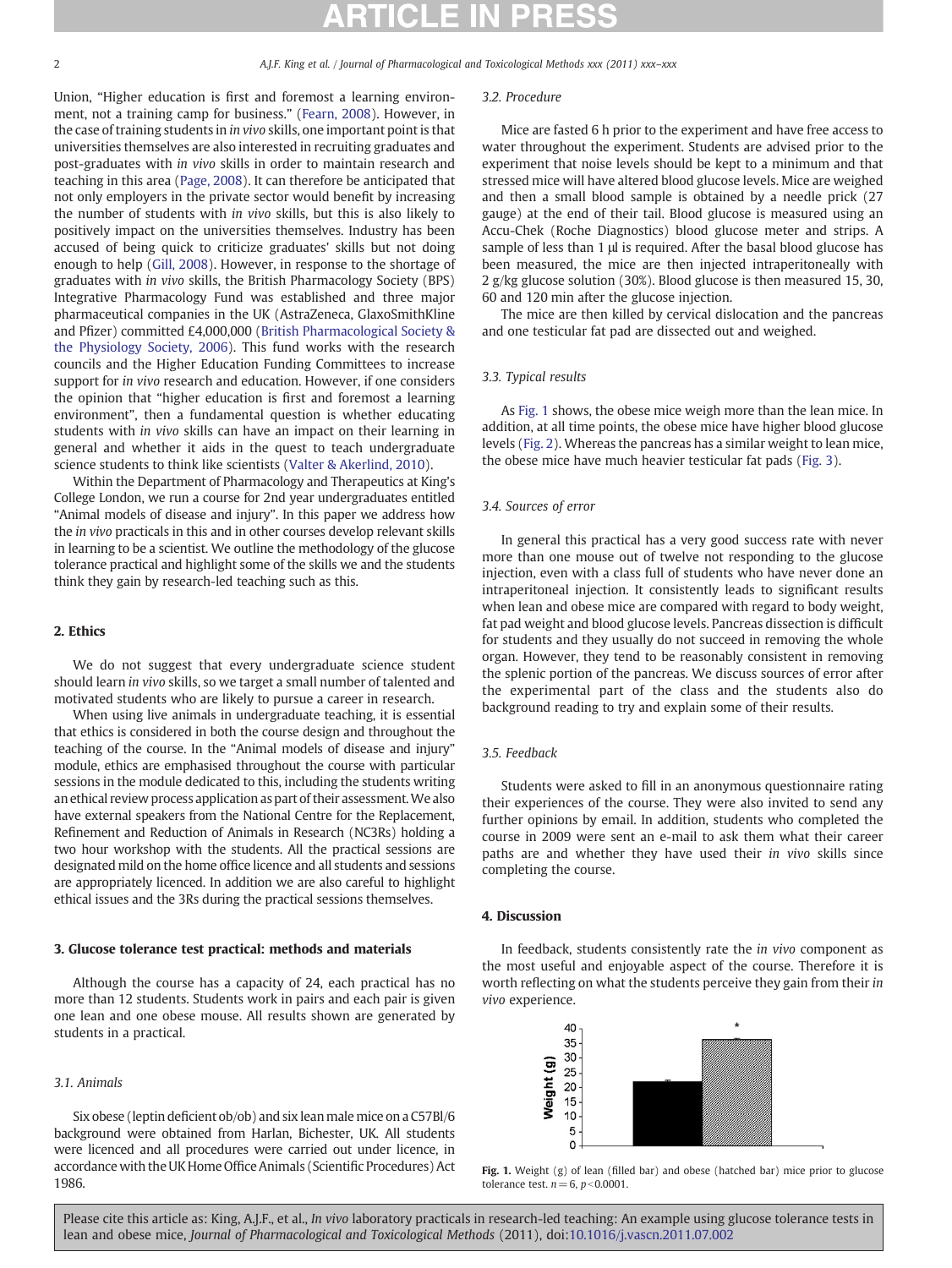A.J.F. King et al. / Journal of Pharmacological and Toxicological Methods xxx (2011) xxx-xxx

<span id="page-2-0"></span>

Fig. 2. Glucose tolerance test in lean (black line) and obese (dashed line) after intraperitoneal injection of 2 g/kg glucose. Obese mice have significantly higher blood glucose levels ( $p<0.05$  at all time points; 2 way RM ANOVA,  $n=6$ ).

#### 4.1. What do students think they gain from learning in vivo skills?

Students applying for the module were asked, as part of the application process, why they were interested in studying this course. The majority of students stated that the main reason they wanted to learn these skills was to improve their employment prospects [\(Applicants for 5BMM0217, 2008; Bonwell & Eison, 1991\)](#page-4-0). Indeed it is clear that a course such as this will improve handling skills as the students have no prior experience. However, prior to the course, very few students mentioned any direct impact on their learning.

However after the course, student feedback indicated that most students felt that the in vivo practicals complemented the course well and helped them write scientific reports (Table 1). To follow up on this, students were specifically asked to reflect on how they thought the in vivo practicals affected their learning by answering the following question "Has the in vivo component of the course enhanced your learning and if so, in what way?" Some of the responses are shown in [Table 2.](#page-3-0) Some students explained that active learning helped them understand the topic better. For others it is evident that the smaller class size which is required for in vivo practicals helped their learning by having easier access to members of staff. It was also noted by students that doing an experiment themselves helped them to better understand science and experimental design.

#### 4.2. In vivo practicals as an example of research-led teaching

In vivo practicals can regarded as research-led teaching which gives some key skills and experiences: handling skills, understanding integrative physiology/pharmacology and data interpretation, which are described in more detail below. The overall aim of this is to provide the skills for students to think like a scientist. Another advantage of



Fig. 3. Weight of pancreas and testicular fat pad in lean (filled bars) and obese (hatched bars) mice. The fat pad was heavier in obese mice ( $p<0.0001$ , t-test,  $n=6$ ).

#### Table 1

Student evaluation on glucose tolerance practical. Values are percentages of students that agreed or fully agreed with the corresponding statements.

|                                                                       | Fully<br>agree |     |   | Agree Neutral Disagree | Completely<br>disagree |
|-----------------------------------------------------------------------|----------------|-----|---|------------------------|------------------------|
| The practical complemented<br>the course well                         | 67             | 33  | 0 |                        |                        |
| The practical enhanced my in 75<br>vivo skills                        |                | -17 | 8 | 0                      |                        |
| The practical enhanced my<br>ability to write a scientific<br>report. | 67             | 25  | 8 |                        |                        |

research led teaching is it can engage students in their own learning [\(Holbrook, 2005](#page-4-0)).

#### 4.3. Handling skills

This practical is ideal for inexperienced handlers. The obese mice tend to be more docile than the lean mice and therefore are good mice to handle if any of the students are particularly wary. The first step of the protocol involves weighing the mice, which is relatively straight forward.

Obtaining the first basal blood sample is also reasonably easy as the students do not have to restrain the mice to achieve this. This works up to the hardest element of the practical for the students: scruffing the mouse and the intraperitoneal injection. In general, this requires oneon-one tuition, which is achieved by having a couple of demonstrators available to help students with this. As mentioned above the most wary students are encouraged to use an obese mouse as these mice tend to move less during the procedure. All students doing this practical have been able to scruff a mouse and it is evident that they come more confident in handling animals throughout the course.

It could be argued that a course such as ours provides quite limited experience in handling and thus would not convey an advantage for employment as further training would be required. However, even limited handling experience allows the students to assess whether they are confident and have the potential to become competent in in vivo skills. This helps them to make an informed decision on whether they would like to pursue a career in in vivo research. This selfselection process allows employers to be confident that the potential employee has the ability and desire to do in vivo work. This in itself is desirable to the employer, who otherwise runs the risk that a new employee who agrees to do in vivo work but has not experienced it finds that they are unable to carry out in vivo work after they have commenced employment. Indeed students themselves claimed that in subsequent job interviews, future employers were showing considerable interest in the fact they had previous experience of in vivo skills.

#### 4.4. Understanding integrative physiology/pharmacology

Many students know that obesity can increase your chances of developing diabetes ([Hirani, Zaninotto, & Primatesta, 2007\)](#page-4-0). However, in this practical they can clearly see to what extent blood glucose levels are increased in obese mice. Using these leptin deficient mice the physiology of appetite regulation can also be discussed and the effect of a lack of leptin is clearly seen in the obesity of the mice. The extent of obesity can be visualized during the dissection, with many students surprised about the size of the fat pads. These mice also tend to have fatty livers, which can be seen by the pale color of the liver of the obese mice compared with the livers of the lean mice. The students also note that the obese mice are not as active as the lean mice. Although the practical is based around the effects of obesity on glucose tolerance, students get an overall view of the effect of obesity on the whole animal.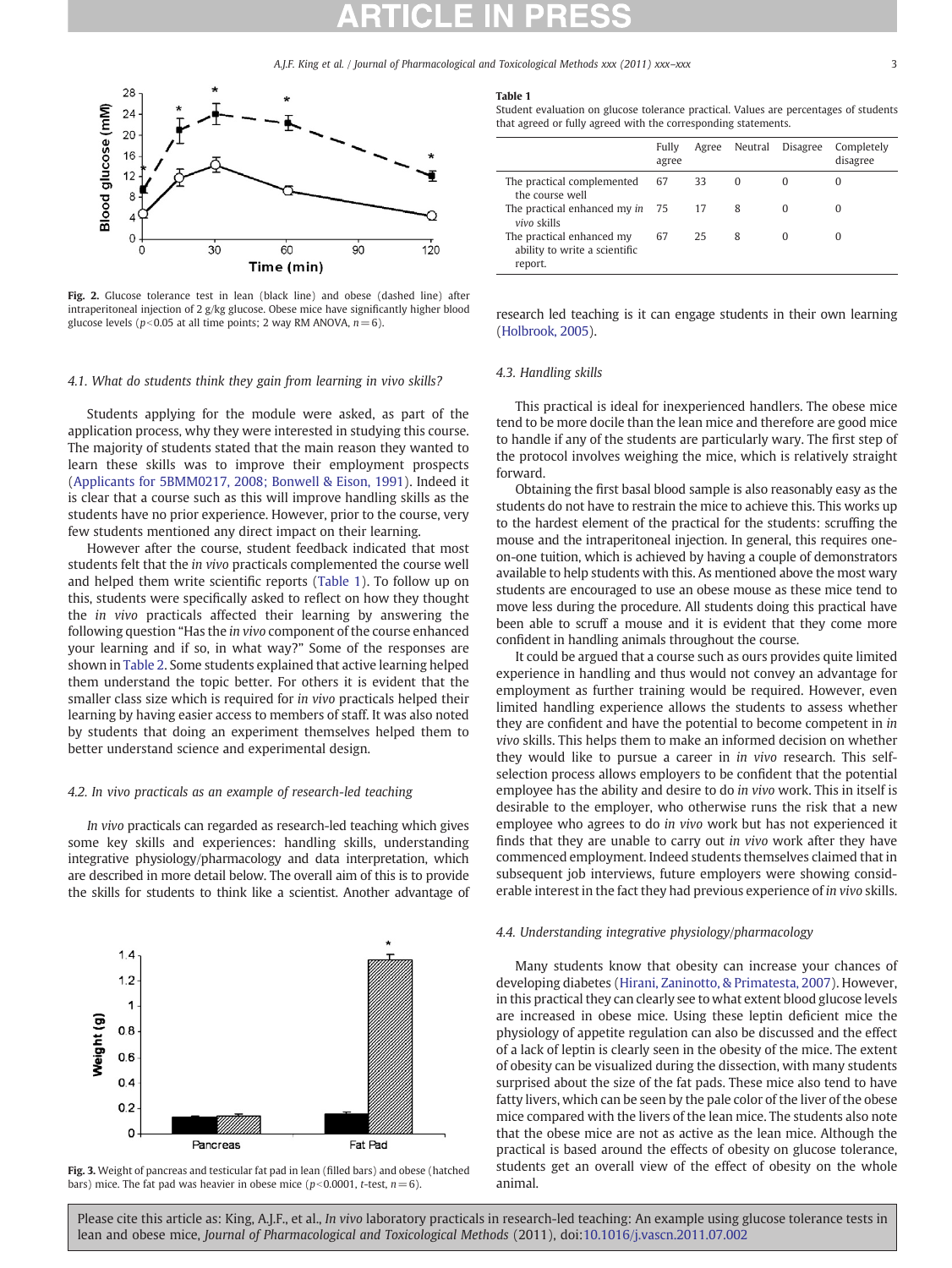#### <span id="page-3-0"></span>4 A.J.F. King et al. / Journal of Pharmacological and Toxicological Methods xxx (2011) xxx–xxx

### Table 2

A selection of student answers to the question "Has the in vivo component of the course enhanced your learning and if so, in what way?".

- I definitely feel that the practical's enhance learning. I found that not only did it help me learn the physiology and the pharmacology, it also helped me learn about in vivo work, and that it doesn't always go as planned. There is only so much you can understand by doing theory, and the practical's really helped me understand in greater depth the responses to drugs and the physiology behind diseases.
- I found that the experiments helped, as it allowed me to actually see and experience what the models being talked about in the lecture. This might just be because I learn things by visualising them.
- I always find that doing something actively helps me to remember information a lot better than just passively taking it in from a lecture.
- Doing in vivo work has taught me a new view on experimental design and methods in particular. Methods such as handling and behavioural studies and experimental design such as in statistics and ethics, 3Rs and the justification in using the animal for study.
- In all the experiments there was a discussion which filled in all the theory needed to explain what happened. Without the practical part I don't think I would have remembered all of the discussion and how what was said relates what could have happened (without the practical). It is also that lectures are less interactive.
- The hands on approach produces a sense of achievement in carrying out a task which again encourages interest and learningin the specific area targeted; these experiences compared to lectures are much more memorable and therefore information given in them more easy to grasp and remember. In vivo experience also has the ability to pull together multiple subjects in an easily digestible way, as it is a largely enjoyable method; for instance one might learn how to work out concentrations,

control anaesthesia, inject an animal and perform a dissection in one session. The work added to this allowed a lot of learning development specifically to take place due to the great amount of assistance that was available to each student allowing unusual guidance into the science with many demonstrators always there

to help and explain any unanswered questions or queries.

#### 4.5. Data interpretation

Many students have noted that statistics is much more fun when you have yourself generated the data. In writing up the report in the format of a scientific paper, the students are able to apply statistics to their data. From this they should draw sound conclusions. However, some students seem reluctant to accept that there could be a situation where there are no differences between the groups. In the glucose tolerance practical this occurs with the weight of the pancreas. Some students have read that pancreatic islet size is increased in the ob/ob mice but have failed to remember that islets comprise only 1% of the total pancreas volume. Therefore it is unlikely you could detect such a difference merely from weighing the pancreas. However, they are desperate to show that their data could fit in with this perceived idea that the pancreases in the obese mouse should weigh more. This leads to elaborate discussions about why they did not achieve significant differences. However, not only can preconceived ideas affect the students' interpretation, but if they do not use statistics, put in error bars and use appropriate scales on a graph, then also the manner in which the students plot the data can mislead them. One student generated a graph in excel without error bars (shown in the left panel of Fig. 4). Without doing appropriate statistics, the student concluded that the pancreases of the obese mice weighed more, failing to notice it

was a few milligrams on a scale of around 140 mg. A more appropriate plot can be seen in the right panel of Fig. 4, where it is clear that there are no significant differences between the groups.

Although in science it is common that we have to deal with "no significant differences between the groups", many student practicals are specifically designed to show differences. It is therefore of value to add a component such as weighing the pancreas to emphasize to students that in science not every experiment leads to statistically significant results and this can either be due to large variation, technical issues or quite simply because the groups really are not different.

#### 4.6. Learning to be a scientist

Learning to be a research scientist should incorporate routine skills and activities that scientists use such as hypothesis, experimental design, experimentation, analysis and scientific deduction [\(Holbrook,](#page-4-0) [2005\)](#page-4-0). Prior to starting the practical, students are encouraged to come up with a hypothesis and experimental design is discussed. For example we point out that this particular experiment cannot be done blind as the mice have such obvious differences in phenotype. The students experience the experimentation skills during the practical and analysis and scientific deduction is achieved by them writing up their report.

Another important part of science is that things do not always go as planned. In the vast majority of mice, if you inject glucose, the blood glucose in the mouse will rise, peaking at around 30 min after injection, as demonstrated in [Fig. 2.](#page-2-0) However, in several instances the results may differ from this. This can be due to biological variation or technical issues (the injection was not in the peritoneal cavity [\(Miner,](#page-4-0) [Koehler, & Greenaway, 1969](#page-4-0))). This kind of information is usually not conveyed to students in the lecture theatre as in general it is important that students get the main point "when you inject glucose, the blood glucose rises", rather than complicate the issues by adding "but now and again that might not happen". However, part of being a scientist and planning experiments is understanding that you have to take into account results that deviate from normal. This understanding requires that students are able to link their experiential learning (practical knowledge) with their conceptual learning (theoretical knowledge) and appreciate how the two articulate ([Kinchin, 2010;](#page-4-0) [Valter & Akerlind, 2010\)](#page-4-0). Research-led teaching such as the glucose tolerance practical is particularly important in helping students gain necessary skills in thinking like a scientist, by simulating scientific thinking [\(Holbrook, 2005](#page-4-0)).

#### 4.7. Students engagement in their own learning

Research-led teaching often engages students and encourages deeper learning approaches as it is often more relevant to student career aspirations, typically more interesting and likely to be more intellectually challenging [\(Holbrook, 2005](#page-4-0)).

In one practical, a student asked how much the liver weighed, which was not originally a part of the practical. The student was encouraged to



Fig. 4. Pancreas weight in lean (filled bar) and obese mice (hatched bar). The student did not add error bars, did not do statistics and did not carefully consider the scale of the graph, which lead them to misinterpret the data and report that the pancreas of an obese mouse is heavier (left panel). However, when the same data is plotted correctly with appropriate statistical analysis, it is clear that there are no differences between the groups (right panel). (t-test  $p= 0.66$ ,  $n= 6$ ).